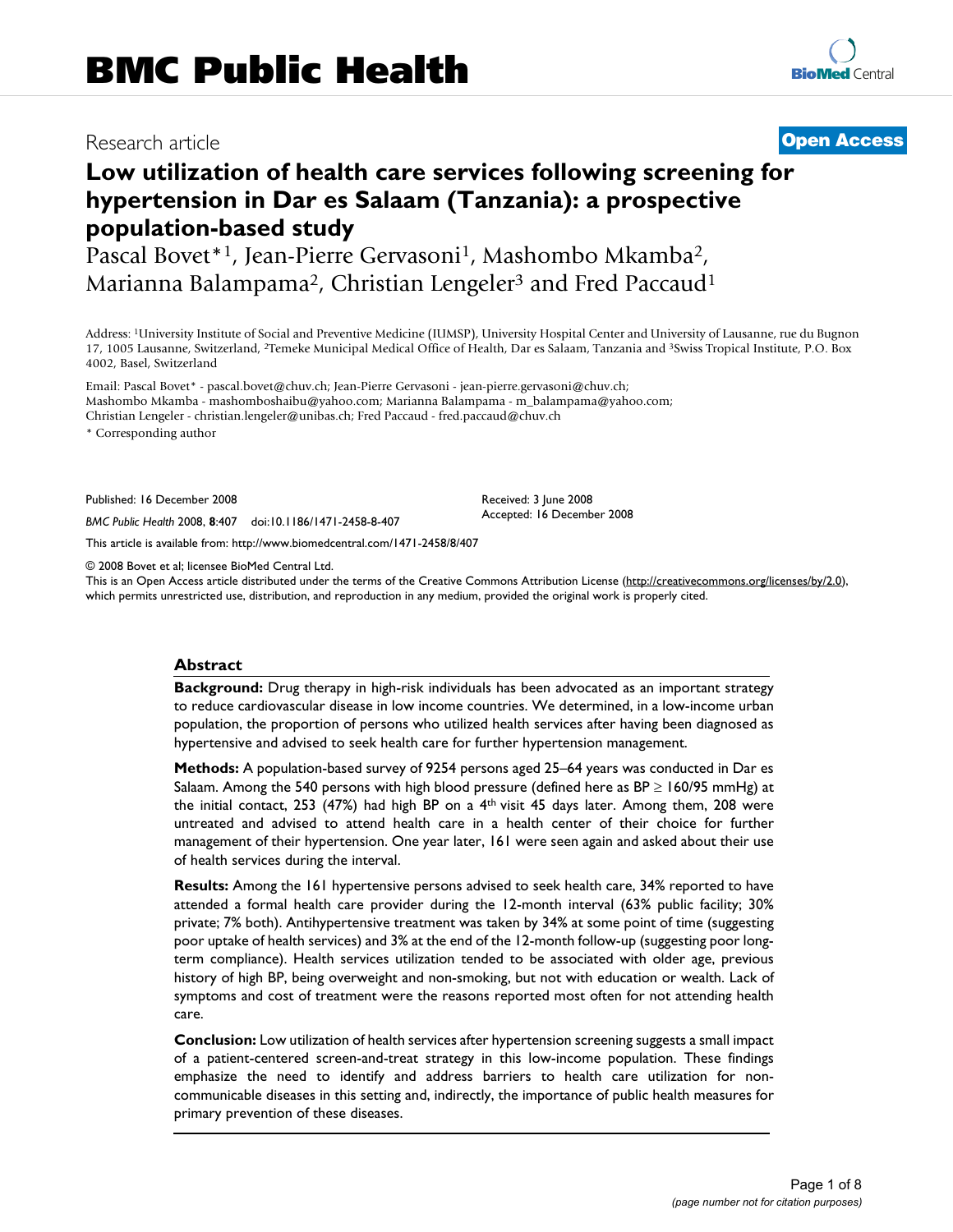### **Background**

Worldwide, 7.1 million deaths (12.8% of the total) and 64.3 million DALYs (4.4% of the total) were due to suboptimal blood pressure (BP) in 2000, and two thirds of the disease burden attributable to hypertension already occurs in the developing world [1]. It was estimated that 333 million adults had hypertension in economically developed countries and 639 million in economically developing countries [2]. In Tanzania, the mortality rate from non-communicable disease at the age of 15–59 years was markedly higher than in the UK [3], and a substantial prevalence of high BP was found in the population [4], including in our study area [5].

The efficacy of BP lowering medications is well demonstrated [6,7] and treatment of high-risk individuals has been advocated as a major strategy to curb non-communicable diseases in all countries, including in developing countries [8,9]. However, managing hypertension -or elevated total cardiovascular risk- is challenging in lowincome countries for a variety of reasons, including drug availability and costs, as well as inadequacy of health services for identification and management of non-communicable diseases and their risk factors [10,11]. Also, individuals who struggle with a broad range of day-to-day problems may discount the benefit of long-term treatments for silent conditions that do not immediately jeopardize their health.

Attendance of a health care provider ("uptake of health services") is a first step that high-risk individuals must comply with in order to possibly benefit from treatment. Furthermore, uptake of health services should be followed by continued use of such health services for long-term treatment of hypertension and other non-communicable diseases. Studies that have examined barriers to the use of health services for the management of non-communicable diseases in developing countries have often examined this issue from the perspective of established users of health services (i.e. patients already attending health services) [12]. We are not aware of other studies that have assessed the utilization of health services for the management of non-communicable conditions in low-income countries on the basis of a population-based study. Population-based studies are essential to estimate the actual impact of a screen-and-treat strategy at the population level in such settings [8].

In this study, we examined the 12-month utilization of health services for hypertension management upon screening for hypertension in a large population-based sample of adults of a large city in sub Saharan Africa. Our reliance on hypertension alone (rather than on total cardiovascular risk) recognizes that the diagnosis of hypertension and long-term management of high BP can be relatively inexpensive and feasible (in contrast to diagnosis and long-term management of other main cardiovascular risk factors such as diabetes or dyslipidemia) and that a hypertension-based screen-and-treat strategy can be a practical entry point for the management of non-communicable diseases in low-resource settings. The secondary endpoint of this study was the identification of factors associated with the utilization of health services for hypertension.

### **Methods**

Dar es Salaam, with approximately 4 million inhabitants, is the economic center of Tanzania (about 40 millions inhabitants). The United Republic of Tanzania is situated on the East Coast of Africa, south of Kenya and north of Mozambique. According to the World Bank, the GDP for Tanzania was among the lowest worldwide (744 international dollars – purchasing power parity- in 2006) and total health expenditure amounted to only US\$ 11.3 per capita per year [13].

In Dar es Salaam, medical care for hypertension (and diabetes) is given mainly through specialized outpatient clinics in government hospitals and in a few large public health centers-hence not in all public health centers- as well as in a few private hospitals and clinics. In 2005, several anti-hypertensive medications could be found at fairly similar prices in government and selected private pharmacies. The minimal cost for a one-year treatment was, for examples, US\$1.5 for bendrofluazide (2.5 mg/ day), \$15 for atenolol (50 mg/day), \$60 for amlodipine (5 mg/day) and \$120 for captopril (50 mg/day) [14]. In comparison, a laborer's average salary can amount to US\$30–50 per month. The 2000/01 Tanzanian Household Budget Survey reports that the mean expenditure per capita in Dar es Salaam was ~22 US\$ per month, 2.9% of which went to medical expenditure.

Methods of the baseline survey, participants' characteristics and the distribution of BP and other risk factors in this population have been reported previously [5,15]. Briefly, eligible participants were all inhabitants aged 25–64 years living in 5 contiguous branches of the Temeke municipality of Dar es Salaam, in a low-income area of the city. The name and address of the inhabitants were available from a census performed one year before the study took place, as part of another health research program [3,16]. All examinations for this study took place at the participants' homes. Seventeen clinical officers, who had been trained for the conduct of the survey, made up to 4 attempts to meet the eligible participants at their home. In addition, the clinical officers could benefit from the help of the "ten-cell leaders" of the area (i.e. the persons administratively in charge of areas of around 10 adjacent houses or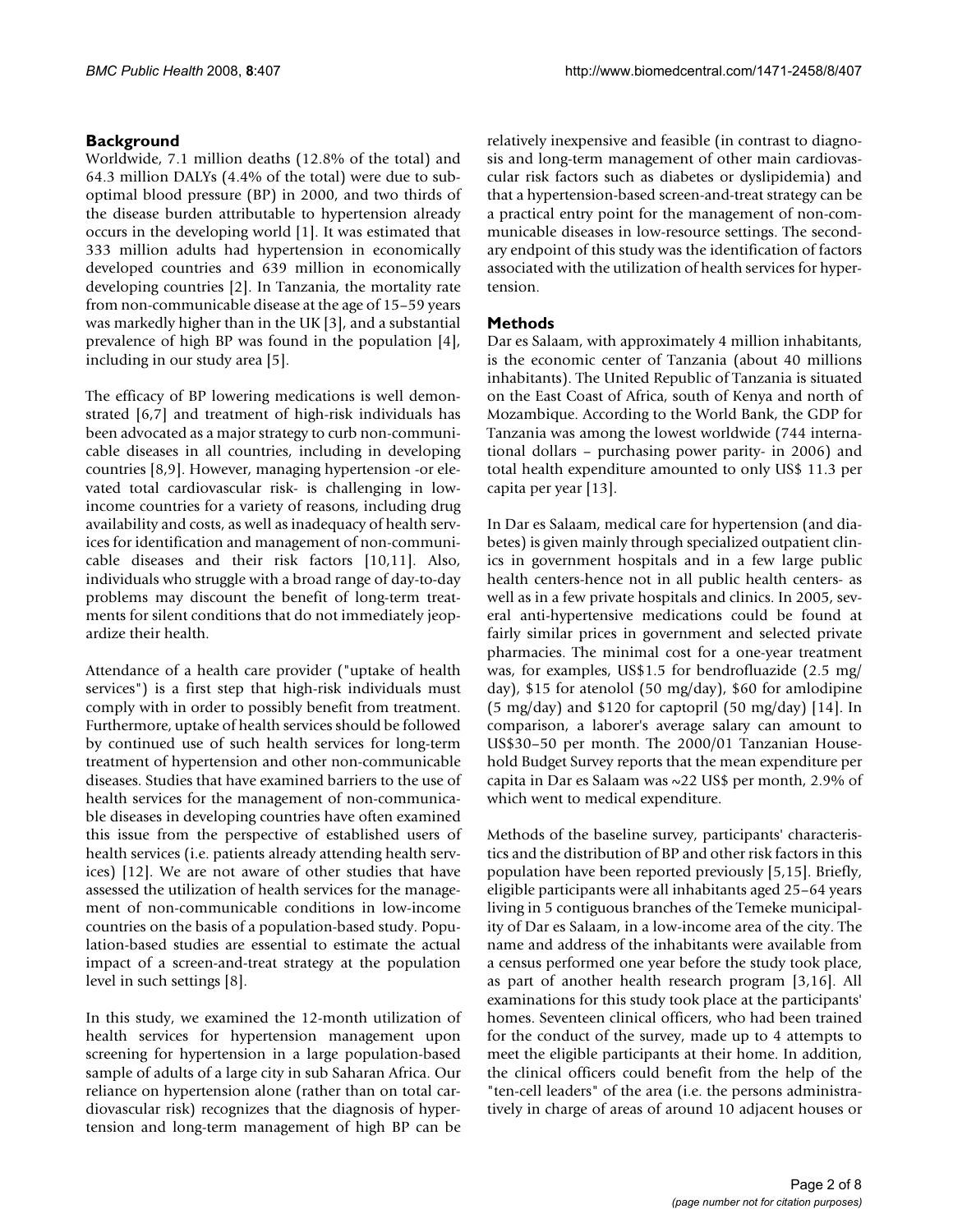100–200 people) for locating eligible participants and facilitating contacts.

Structured questionnaires were administered to the participants twice: i) at baseline("B" in Figure 1) and ii) at a follow-up visit 12 months after the participants had been screened for high BP and advised to seek health care for further management of hypertension ("I"). The baseline questionnaire inquired on socio-economic variables; lifestyle factors; history of hypertension and diabetes; knowledge, attitudes and practices related to cardiovascular risk factors and diseases; and various other characteristics. A wealth score (0 to 5) was constructed by adding 1 point for the availability, at the participants' home, of any of the following items: electricity (reported by 62% of inhabitants), television (26%), refrigerator (29%), flush toilet (15%) and private car (6%) [5]. Weight and height were measured with portable instruments. Blood was not collected and blood markers could not be assessed.

Humeral BP was measured with a validated automatic device (Visomat 2, Hestia Pharma, Mannheim, Germany) [17] with subjects in a sitting position. Three readings were obtained at each visit. The first reading was measured after a 5-minute rest and two subsequent readings were taken at intervals of  $\geq 2$  minutes. "High BP" was defined as systolic BP  $\geq$  160 mmHg and/or diastolic BP  $\geq$  95 mmHg based on the average of the last two of three readings. All persons who had high BP on the 1st visit ("C" in Figure) had BP measured on 3 additional visits within 45 days. The participants who had high BP on the 4th visit were considered as having "hypertension". This high BP cut off ( $\geq 160/95$  mmHg) was chosen to maximize the specificity of the "hypertension" diagnosis, to limit the number of home visits during the 45-day period needed to ascertain hypertension, and to ensure that detected cases also had elevated total cardiovascular risk.

No intervention was provided until hypertension was ascertained on the 4th visit. However, persons with diastolic BP  $\ge$  220 mm hg and/or diastolic BP  $\ge$  120 mmHg on any visit were advised to immediately report to a health care facility and they were excluded from the study. On the 4th visit, all participants were informed of their hypertension status. All participants received a 10-minute advice on healthy lifestyles and nutrition and their relevance for BP control. In addition, persons with hypertension were told that i) they had hypertension, ii) they would most probably need to take antihypertensive medication on a long-term basis and iii) they should seek fur-



**Figure 1 Study design (Rx: antihypertensive treatment).**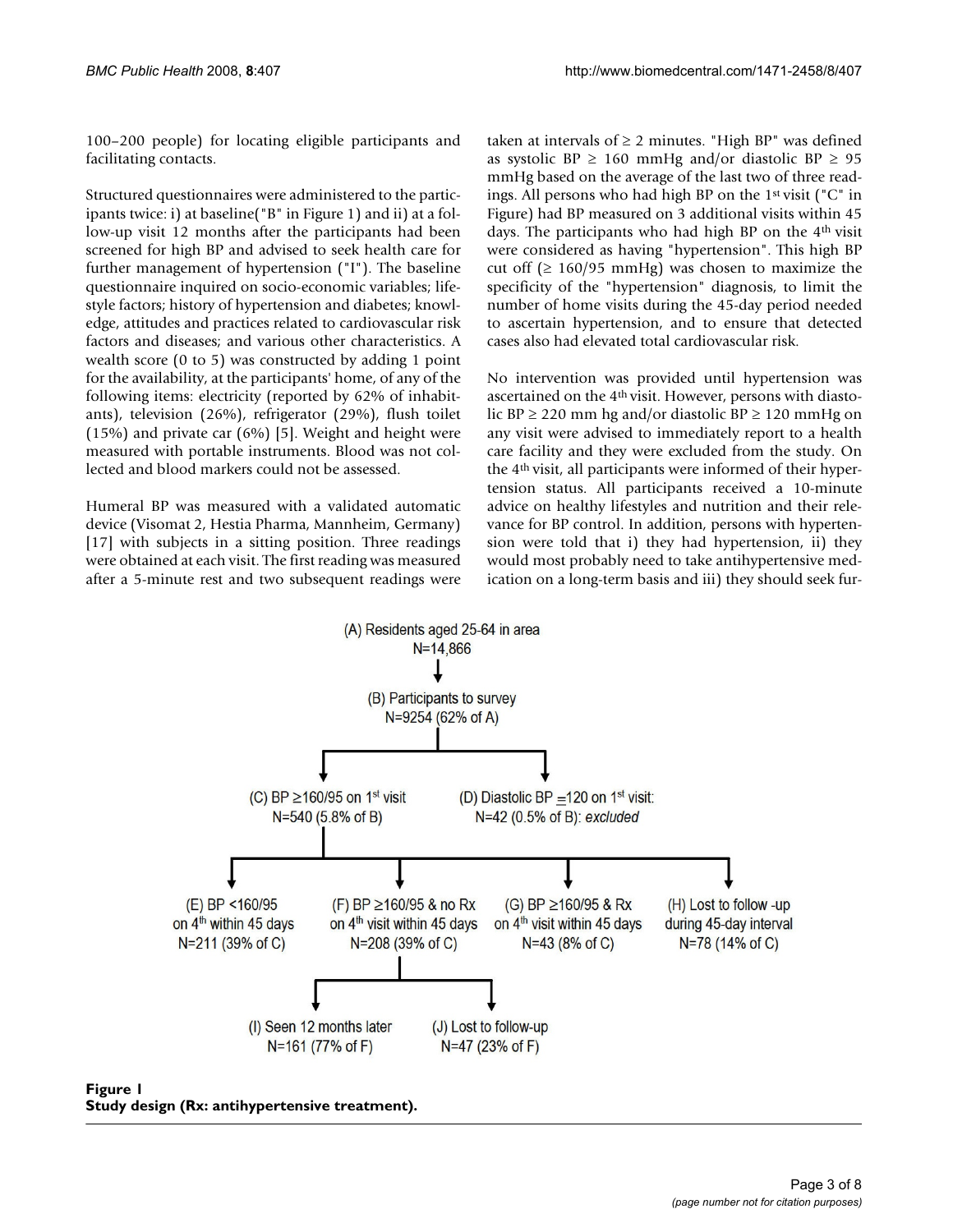ther health care in a health center of their choice for further management of their hypertension. In addition, the survey officers gave to all hypertensive participants a card with the participant's BP values on all 4 visits and a written advice to report to a health care facility within the next days. All survey officers were "clinical officers", i.e. health professionals who have completed a 2-year medical training program and who constitute a main resource for providing health care in government health centers in Tanzania (including prescribing essential medications, such as antihypertensive drugs).

All hypertensive participants who were not taking an antihypertensive medication at baseline were administered a follow-up questionnaire approximately 12 months later to assess health services utilization during the 12-month interval.

All participants were free to participate and verbal informed consent was sought from each participant. The study was approved by the National Institute of Medical Research and by the Tanzanian Commission for Science and Technology.

The main outcome of the study was the proportion of untreated hypertensive participants who attended a health care facility for the management of hypertension during the 12-month interval after hypertension screening and advice to seek health care. A secondary objective was to identify factors associated with health care utilization. Logistic regression was performed with minimal adjustment (age and sex) in view of the small sample size available for this analysis. Analyses were performed using Stata 8.2 and data are presented with 95% confidence intervals.

### **Results**

Participation is illustrated in Figure 1. Among the 9254 participants screened in the initial examination, high BP (defined as systolic/diastolic BP  $\geq 160/95$  mmHg in this study) was found in 582 individuals (6.3%) ("C"+"D" in Figure 1). Hypertension (defined as  $BP \ge 160/95$  mmHg on the 4th visit in our study) was confirmed in 251 participants, i.e. in 47% of those with elevated BP on the first visit ("F"+"G"). Among the 208 participants with hypertension and who were not taking an antihypertension medication at baseline ("F"), we could trace 161 (77%) of them twelve months later ("I").

Table 1 shows that only 54 (34%) of the 161 hypertensive participants who were advised to seek health care actually attended a health care facility at least once during the 12 month follow-up period. Among them, 63% attended a public health care facility, 30% a private health care facility and 7% both.

Table 1 also shows that health care utilization was associated with older age (odds ratio 2.11,  $p < 0.05$ ), being overweight (OR 2.1, p < 0.038), and marginally with smoking (OR:  $0.33$  p <  $0.094$ ) and history of hypertension (OR 1.79,  $p < 0.081$ ). There was a non-significant trend towards larger health service utilization by women compared to men. Health care utilization was not associated with education, wealth, and BP level. The magnitude of these associations was similar after adjustment for age and sex, but only the association with age remained statistically significant.

Among the 161 hypertensive participants who could be traced, 46 (29%) reported to have been prescribed some antihypertensive treatment at some point during the 12 month interval, 8 (5%) during the last month and 5 (3%) on the last day (Figure 2). Among the 54 hypertensive persons who visited a health care facility, as advised, 85% took an antihypertensive treatment at some point during the 12-month interval, but only 14% during the last month and 9% on the last day. The proportion of participants taking antihypertensive medication on the last month/day may represent the proportions of hypertensive patients that are compliant over the long-term. The difference in BP before and after follow-up was not statistically different in treated vs. non-treated participants, which was anticipated in view of the small sample sizes.

Other results worth noting were found among the 161 hypertensive persons. Only 1 person reported to have sought health care at a traditional practitioner and 6 at a pharmacy (all of them also sought treatment at a regular health care provider). Forty-seven percent reported that hypertension was "very important" for them, 23% "moderately important" and the remaining 30% "not important". Asked about possible complications of hypertension along an open-ended question, 89 (55%) could not tell any but 29% mentioned stroke or paralysis and another 9% reported death. To the question on how long antihypertensive treatment should generally be taken, 83% did not know. Among the 115 of 161 hypertensive persons who did not attend health services for hypertension, 40% reported that the main reason for not seeking health care was the lack of symptoms associated with raised BP and 15% mentioned the cost of health care and treatment.

### **Discussion**

This study shows that, in a fairly poor area of an urban population of a low-income country, only one third of hypertensive persons advised to seek health care upon hypertension screening actually attended health services at any time during a 12-month follow-up interval. Furthermore, among those individuals who sought health care, less than 10% were taking antihypertensive medica-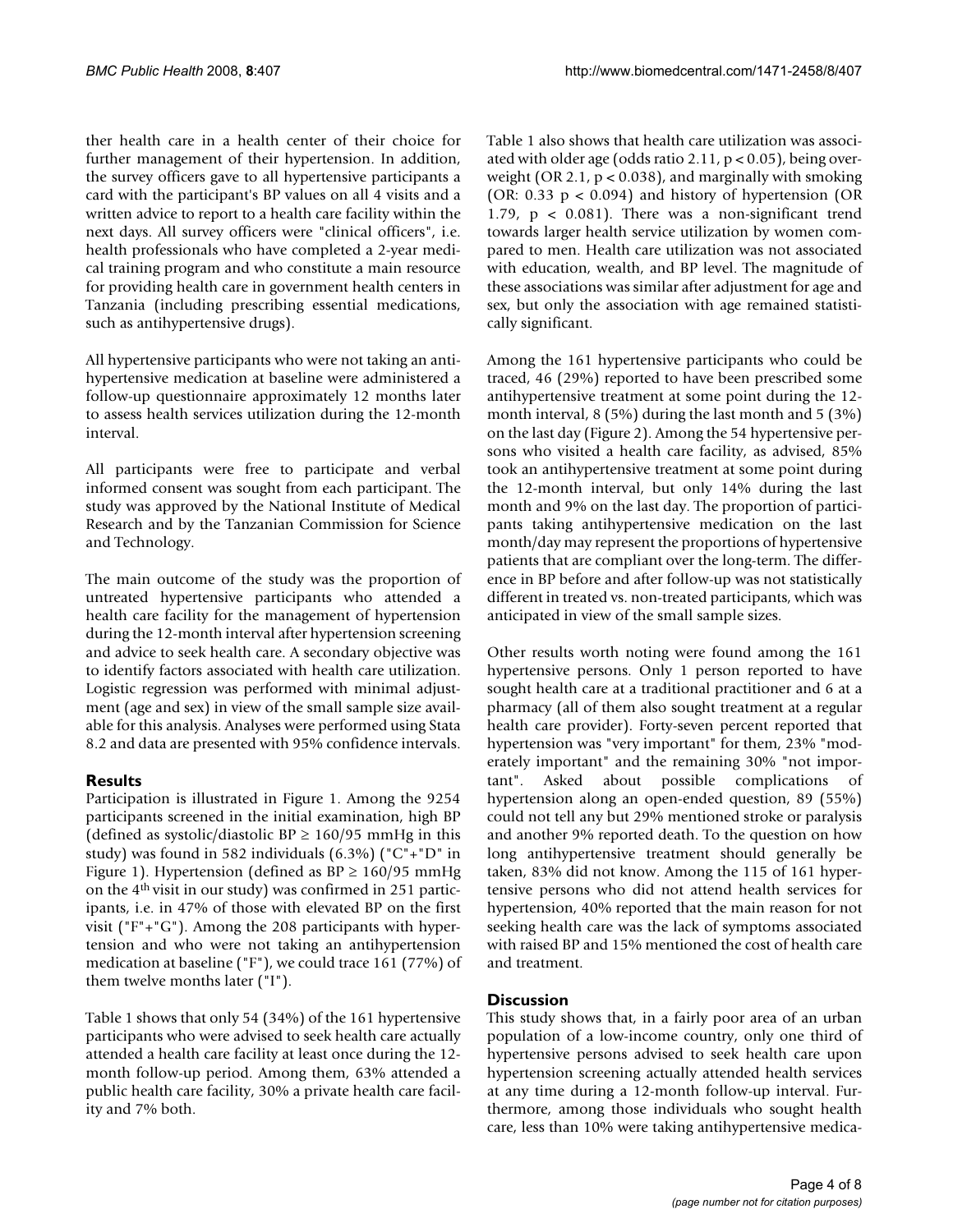|                 | Total with hypertension | Attended a health facility |             | Univariate association |                |       | Adjusted for age and sex |                 |       |
|-----------------|-------------------------|----------------------------|-------------|------------------------|----------------|-------|--------------------------|-----------------|-------|
|                 | $\sf N$                 | %                          | Cl          | OR.                    | <b>CI</b>      | P     | <b>OR</b>                | <b>CI</b>       | P     |
| Total           | 6                       | 33.5                       | $(26 - 49)$ |                        |                |       |                          |                 |       |
| Sex             |                         |                            |             |                        |                |       |                          |                 |       |
| Men             | 60                      | 28.3                       | $(17 - 40)$ |                        |                |       |                          |                 |       |
| Women           | 0                       | 36.6                       | $(27 - 46)$ | 1.46                   | $(0.7-2.9)$    | ns    | 1.55                     | $(0.8 - 3.1)$   | ns    |
| Age             |                         |                            |             |                        |                |       |                          |                 |       |
| $25 - 44$       | 63                      | 23.8                       | $(13 - 35)$ | $\mathsf{I}$           |                |       | T                        |                 |       |
| $45 - 64$       | 98                      | 39.7                       | $(30 - 50)$ | 2.11                   | $(1.1-4.3)$    | 0.038 | 2.19                     | $(1.1 - .4.5)$  | 0.031 |
| Education       |                         |                            |             |                        |                |       |                          |                 |       |
| None            | 53                      | 39.6                       | $(26 - 52)$ | $\mathbf{I}$           |                |       | I                        |                 |       |
| Primary         | 81                      | 30.8                       | $(21-41)$   | 0.72                   | $(0.3 - 1.4)$  | ns    | 0.93                     | $(0.4 - 2.0)$   | ns    |
| Secondary       | 27                      | 29.6                       | $'(11-48)$  | 0.64                   | $(0.2 - 1.7)$  | ns    | 0.81                     | $(0.3 - 2.3)$   | ns    |
| Wealth score    |                         |                            |             |                        |                |       |                          |                 |       |
| 0               | 76                      | 34.2                       | $(23-45)$   | $\mathbf{I}$           |                |       |                          |                 |       |
| $I-2$           | 56                      | 32.1                       | $(20 - 45)$ | 0.91                   | $(0.5 - 1.8)$  | ns    | 1.08                     | $(0.5 - 2.3)$   | ns    |
| $3 - 5$         | 29                      | 34.5                       | $(16 - 53)$ | 1.01                   | $(0.4 - 2.5)$  | ns    | 1.08                     | $(0.4 - 2.7)$   | ns    |
| History of HBP  |                         |                            |             |                        |                |       |                          |                 |       |
| No              | 90                      | 27.8                       | $(18 - 37)$ | T                      |                |       |                          |                 |       |
| Yes             | 71                      | 40.8                       | $(29 - 52)$ | 1.79                   | $(0.9 - 2.3)$  | 0.081 | 1.53                     | $(0.8 - 3.0)$   | ns    |
| Blood pressure  |                         |                            |             |                        |                |       |                          |                 |       |
| < 180/110       | 119                     | 33.6                       | $(25-42)$   | T                      |                |       |                          |                 |       |
| $\geq$ 180/110  | 42                      | 33.3                       | $(19 - 48)$ | 0.98                   | $(0.5 - 2.0)$  | ns    | 0.83                     | $(0.4 - 1.8)$   | ns    |
| <b>Diabetes</b> |                         |                            |             |                        |                |       |                          |                 |       |
| No              | 157                     | 33.7                       | $(26 - 41)$ |                        |                |       |                          |                 |       |
| Yes             | 4                       | 25.0                       | $(0 - 100)$ | 1.50                   | $(0.2 - 15.0)$ | ns    | 2.19                     | $(0.2 - 22)$    | ns    |
| Overweight      |                         |                            |             |                        |                |       |                          |                 |       |
| No              | 62                      | 24.1                       | $(13 - 32)$ | L                      |                |       | ı                        |                 |       |
| Yes             | 69                      | 39.2                       | $(30 - 49)$ | 2.10                   | $(1.1-4.3)$    | 0.038 | 1.99                     | $(1.0 - 4.2)$   | 0.069 |
| Smoking         |                         |                            |             |                        |                |       |                          |                 |       |
| No              | 142                     | 35.9                       | $(28-43)$   | T                      |                |       |                          |                 |       |
| Yes             | 9                       | 15.7                       | $(0-33)$    | 0.33                   | $(0.1 - 1.2)$  | 0.094 | 0.34                     | $(0.1 - 1 - 3)$ | ns    |

**Table 1: Factors associated with utilization of health services for hypertension treatment after hypertension screening and advice to seek health care for hypertension management**

OR: odds ratio; CI: 95% confidence interval.

tion at the end of the 12-month interval. These figures give an idea of both the uptake of health services upon screening of hypertension and the level of compliance with long-term treatment. Overall, these findings may indicate that the effectiveness of a community-based screen-andtreat strategy is likely to be low in this setting.

Despite several limitations (see below), this study raises at least two important points. The first is the way diagnosis of hypertension should be made. The two-fold decrease of the prevalence of high BP between the first and fourth visits stresses again the need to measure BP several times on each visit of several visits before the diagnosis of hypertension can be made. This allows to take into account the variability of BP measures and the progressive habituation of patients to BP measurement over time [15,18]. Identifying false positive cases using repeated BP readings is important everywhere to avoid unnecessary treatment, but this is even more crucial in resource-limited settings. This comment on BP measurements also applies for strategies based on an individual's total cardiovascular risk [9].

The second point is related to the low utilization of health services among persons identified as hypertensive after a careful diagnosis and subsequent advice to seek appropriate health care. Not only was the proportion of hypertensive persons who actually attended health care at least once low (one third), but an even smaller fraction (5%) reported using an antihypertensive medication one year later (suggesting a very low level of long-term compliance). Low utilization of health care for hypertension in our study is consistent with findings gathered in a study conducted at health service level in the same area (municipality of Temeke; population of approximately 1 million): among all 87,773 medical visits to all public and private health services during a one-month period, only 817 visits were related to hypertension (and 440 to diabetes) [14]. Our findings of a low utilization of health serv-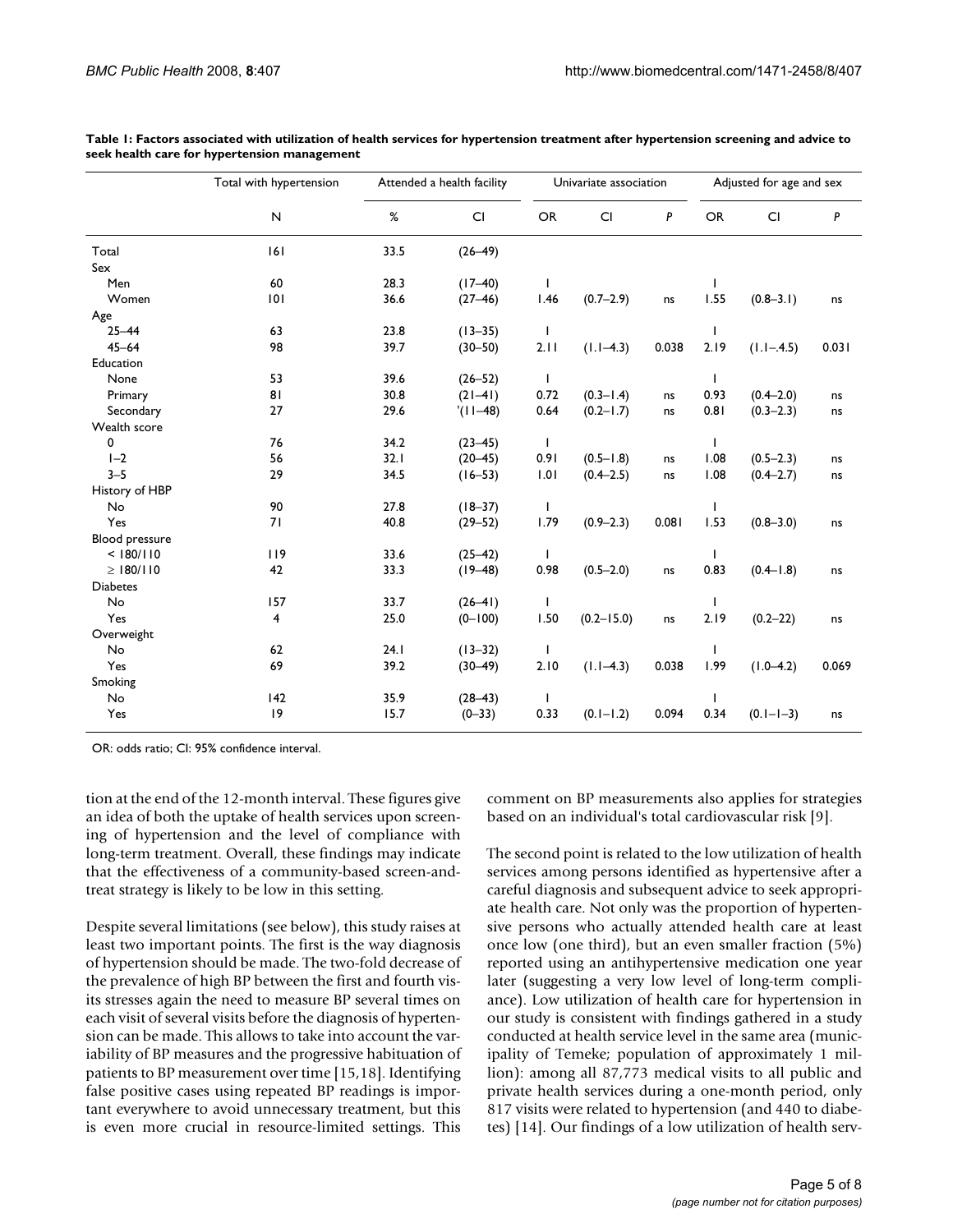

**Proportion of all untreated hypertensive participants at baseline (n = 161) who attended health services for hypertension treatment and/or received antihypertensive treatment after hypertension screening and advice to seek health care for hypertension management.**

ices for hypertension treatment are also consistent with very low proportions with BP controlled (BP < 140/90 mmHg) among hypertensives treated in populationbased cross-sectional studies in many developing countries [4,19]. This proportion was as low as 2.6% in men and 4.3% in women in the population of this study [5].

Attendance of health care is a necessary first step to get appropriate health care for hypertension treatment. Low uptake of health services for the management of hypertension may reflect barriers related to the individuals (e.g., lack of awareness on hypertension, low priority given to asymptomatic conditions, competing priorities, costs, cultural factors, etc); health personnel (e.g. skills to adequately treat non-communicable diseases and underlying training); health systems (e.g. inadequate structures, inefficient organization, insufficient resources for health care of chronic conditions); and, more generally, a restricted focus on BP lowering programs and health policies in countries facing a double burden of communicable and non-communicable diseases [10,11]. Of note, the observations in this study correspond to a situation in which some organized health care exists for the diagnosis and treatment of hypertension (e.g. hypertension clinics in

several hospitals and in some large health centers) and where anti-hypertensive medications can be purchased at all times (both in public and private pharmacies). This contrasts with many rural areas where such services are not available.

The marked decrease of persons under antihypertensive treatment over the 12-month follow-up interval points to poor compliance to long-term medication for an asymptomatic condition. However, a low proportion of patients under treatment at the end of the 12-month interval is not necessarily equivalent to poor adherence to treatment by the individuals. Patients may not be advised by their doctor (or nurse or clinical officer) to take a medication on a long-term basis. Low long-term use of antihypertensive treatment is also consistent with a common belief by the patients that hypertension can be treated with medications given for a few days only (as found in our study). Similarly, it is not unusual that hypertensive patients are treated with bed rest and short term medication (e.g. i.v. furosemide) only or antihypertensive medications are prescribed for just a few days or weeks. The cost of medications also remains a problem. Except for bendrofluazide (~US\$1.5 for 12-month treatment), antihypertensive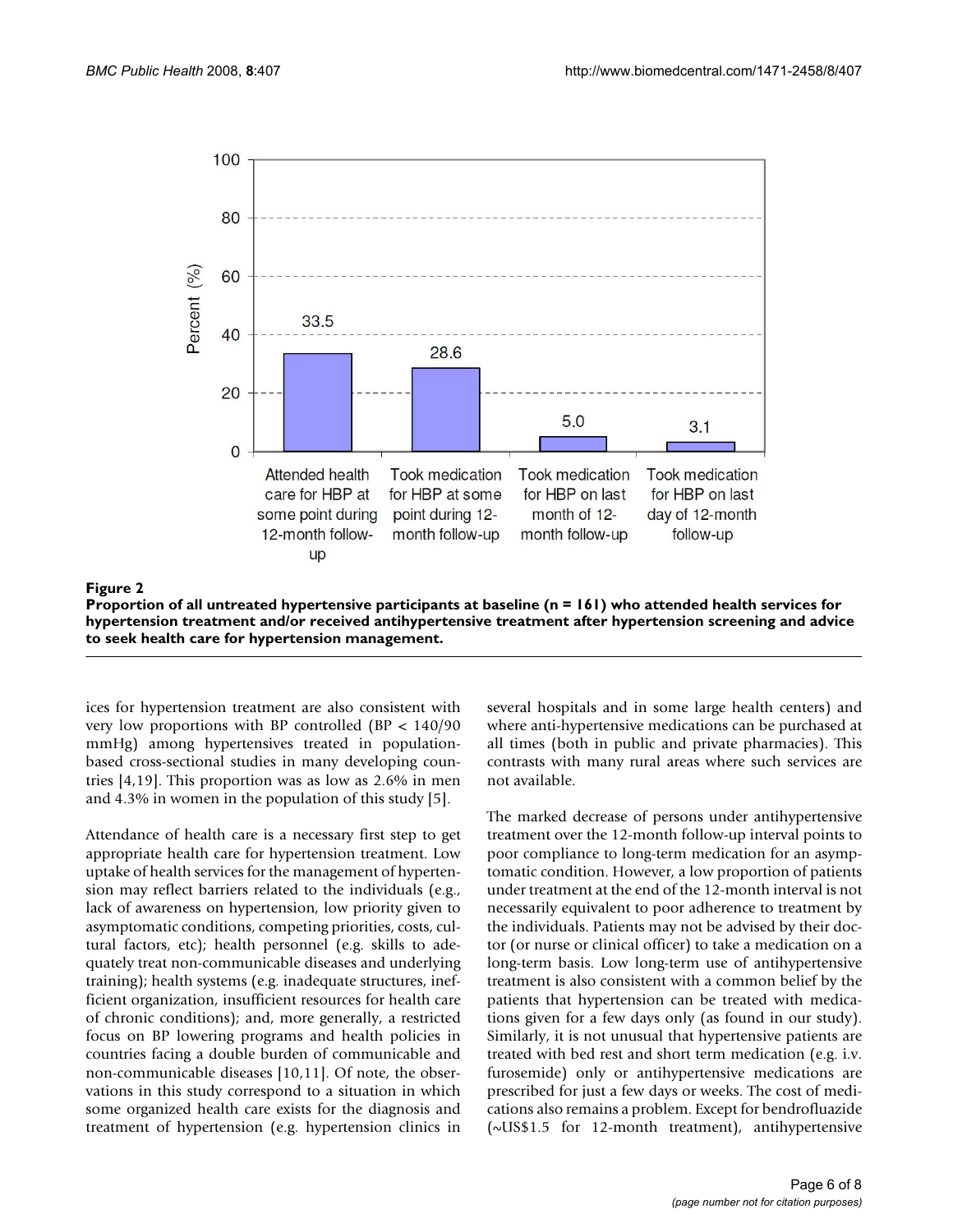medicines were expensive in comparison with average wages [14]. However, in a study conducted in a middleincome country in the African region, good adherence to a simple one-pill antihypertensive regimen was only 26% one year after treatment was started, despite the fact that health care and medications were provided without direct fees to the patients [20].

Although this study was not primarily designed to identify factors associated with this poor performance, our data suggest that older age and past history of high BP could be predictive factors for health care utilization, consistent with other reports [21]. The lack of an association with education or wealth was unexpected. However it must be emphasized that the upper education and/or wealth categories in this poor area actually correspond to fairly low absolute levels. Findings could have been different if the range of education and wealth categories had been larger in the population. We found a trend toward lower health care utilization for hypertension treatment among smokers than non-smokers. We could speculate that this may reflect lower concern for health among smokers than nonsmokers. An inverse relationship between health care utilization and smoking would be a matter of concern since smoking substantially increases the risk of cardiovascular disease and hypertensive smokers would therefore most benefit from antihypertensive treatment.

The study has several limitations. First, the stringent definition of hypertension in this study underestimated the true proportion of hypertension in the population (the proportion of persons with  $BP \ge 140/90$  mmHg in this population is described elsewhere [5]). However, the high cut off for hypertension used in this study (close to "grade 2" hypertension according to current guidelines [18]), ensured, on one hand, that most cases were truly hypertensive and, on the other hand, that most hypertensive cases were at increased total cardiovascular risk irrespective of other risk factors and therefore eligible for treatment. Most guidelines – including for the African region [22] – indeed recommend medication therapy in case of either high total cardiovascular risk or very high BP alone. Admittedly, further studies should examine the utilization of health services based on standard cut-off values for hypertension and using an explicit total risk approach to treatment. Second, we excluded participants under antihypertensive treatment at baseline. However, including them would not have markedly changed our conclusions since only few participants were taking antihypertensive treatment at baseline and some of them also might have dropped treatment during the one-year follow-up. Third, the participation rates at both the baseline and follow-up examinations seemed suboptimal. However, a characteristic of this poor urban study setting is that the population is rapidly changing, which is complicating the concept of the resident population. A sub-study in this area showed that, during a one-year period, 21% had moved outside of the area, 4.8% were traveling (sometimes for months) to their village or to take up some occasional work elsewhere, 3.8% had died, and the fate of 4.2% was unknown [5]. Hence, it is likely that our follow-up study has included most of the adults continuously living in the area during the 12-month follow up interval. Fourth, one may question the generalization of a screening program performed at home vs. within usual health service premises. It is however likely that the location of the screening at home had less influence than other factors that can impact on individuals' behaviors to actually seek further health care or not (cost, expected benefit of treatment, competing priorities, etc). Finally, with regards to our secondary aim of identifying correlates of health services utilization, we ended up with a fairly small number of hypertensive persons who attended a health facility for hypertension management (n = 161) despite having screened a large population ( $n = 9254$ ), which limited the statistical power of these association analyses.

### **Conclusion**

In conclusion, our data suggest that the low uptake of health services for hypertension management and poor compliance to long-term treatment strongly limit the impact of a patient-centered screen-and-treat strategy in a low-income population. The current shift of focus in recent guidelines from a treatment approach based on single risk factors (such as hypertension in our study) to a treatment approach based on total cardiovascular risk [8,9] does not lessen the meaning of our findings and conclusions, since the utilization of health services is a necessary step in all instances. Furthermore, screening and treatment of hypertension may well be a most feasible and affordable therapeutic approach for increased cardiovascular risk in this setting. Low utilization of health services for hypertension treatment (and likely for the management of other chronic non-communicable conditions) is an important message for those in charge of the implementation of high-risk strategies in developing countries, as recently described in a series of seminal papers on non-communicable diseases in low income countries [8] and elsewhere [9]. Our study also emphasizes the need to identify and address barriers to effective delivery of health care for non-communicable diseases in low-resource settings [23]. The example of Cuba, another low-income country, provides some encouraging clues: hypertension control rates are among the highest worldwide [24], likely a response to a strong primary health care system and the local production of antihypertensive medications, among other factors. More generally, the suboptimal impact of a patient-centered treatment strategy further stresses the need to develop, experiment, and implement public health measures targeting the entire